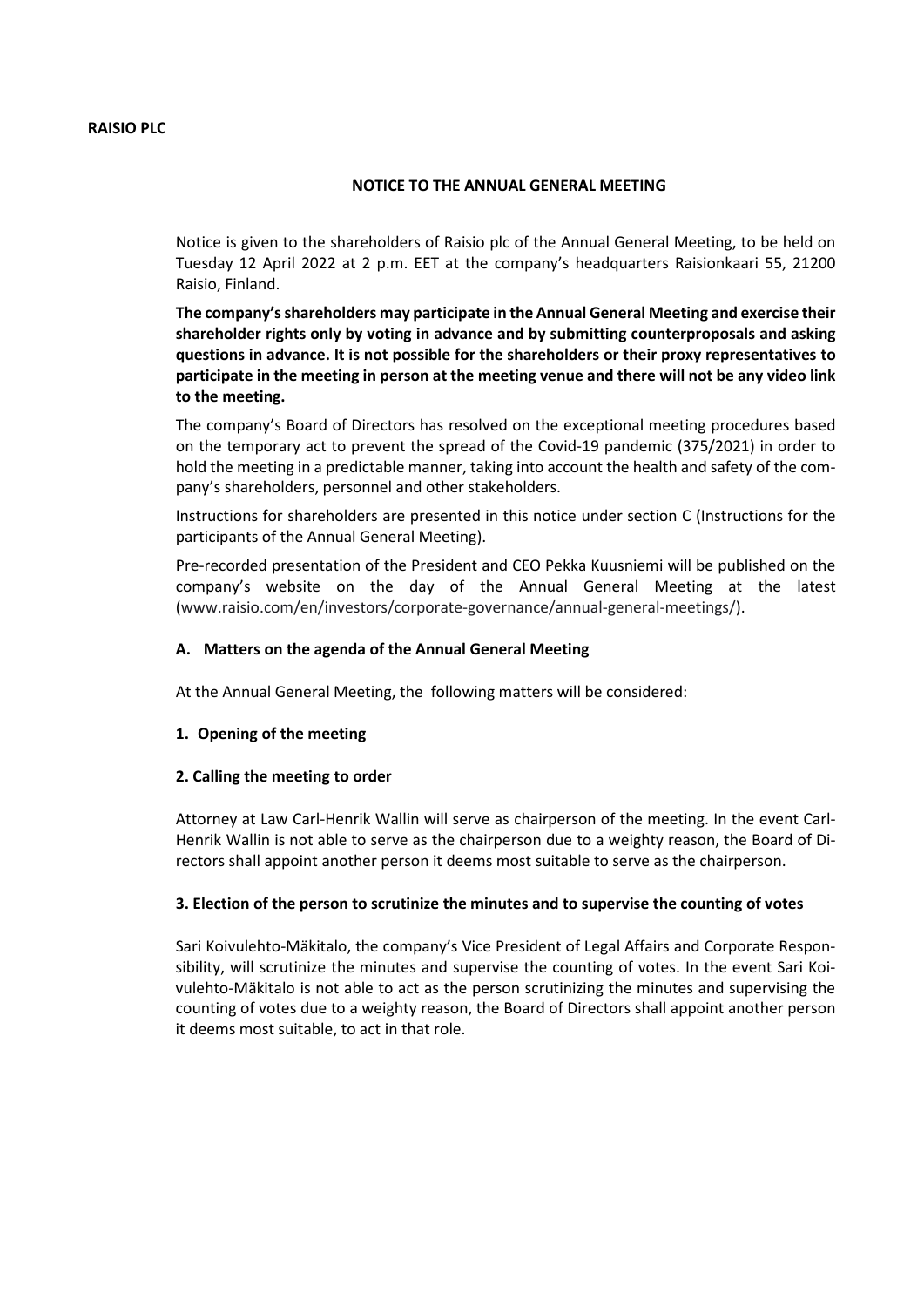### **4. Recording the legality of the meeting**

### **5. Recording the attendance at the meeting and adoption of the list of votes**

Shareholders who have voted in advance within the advance voting period and who are entitled to participate in the Annual General Meeting in accordance with Chapter 5, Sections 6 and 6 a of the Limited Liability Companies Act will be deemed shareholders participating in the meeting. The list of votes will be adopted according to the information provided by Euroclear Finland Ltd.

# **6. Presentation of the annual accounts, the consolidated annual accounts, the report of the Board of Directors and the auditor's report for the year 2021 and the statement given by the Supervisory Board**

As participation in the Annual General Meeting is possible only in advance, the Annual Review published on 17 March 2022, which includes the company's annual accounts, the consolidated annual accounts, the report of the Board of Directors and the auditors' report and the statement given by the Supervisory Board, is deemed to have been presented to the Annual General Meeting. The Annual Review is available on the company's website [\(www.raisio.com/en/inves](https://www.raisio.com/en/investors/corporate-governance/annual-general-meetings/)[tors/corporate-governance/annual-general-meetings/\)](https://www.raisio.com/en/investors/corporate-governance/annual-general-meetings/).

# **7. Adoption of the annual accounts and the consolidated annual accounts**

# **8. Resolution on the use of the profit shown on the balance sheet and the payment of dividend**

The Board proposes to the Annual General Meeting that a dividend of EUR 0.14 be paid per each restricted and free share, including an extra dividend of EUR 0.04 per each restricted and free share. Dividend will be paid on 26 April 2022 to the shareholders entered on the dividend record date 14 April 2022 in the list of company's owners held by Euroclear Finland Ltd.

# **9. Resolution on the discharge from personal liability to members of the Board of Directors, members of the Supervisory Board and the President and CEO**

### **10. Advisory resolution on the Remuneration Report of the governing bodies**

As participation in the Annual General Meeting is possible only in advance, the Remuneration Report published in a stock exchange release on 17 March 2022, is deemed to have been presented to the Annual General Meeting. The Remuneration Report is available on the company's website [\(www.raisio.com/en/investors/corporate-governance/annual-general-meetings/\)](https://www.raisio.com/en/investors/corporate-governance/annual-general-meetings/).

### **11. Resolution on the remuneration of the members of the Supervisory Board**

Shareholders who hold ca. 5.87 per cent of the shares and ca. 15.98 per cent of the votes propose that the Chairman of the Supervisory Board be paid a yearly remuneration of EUR 12,000 and that the Chairman of the Supervisory Board and members of the Supervisory Board be paid a fee of EUR 350 for each meeting, in addition to which their travel expenses will be compensated and they will receive per diem allowance for meeting days according to the company's travelling rules and that a meeting fee of EUR 350 be paid to the Chairman – and if he/she is unable to attend, to the Deputy Chairman - for each Board Meeting attended.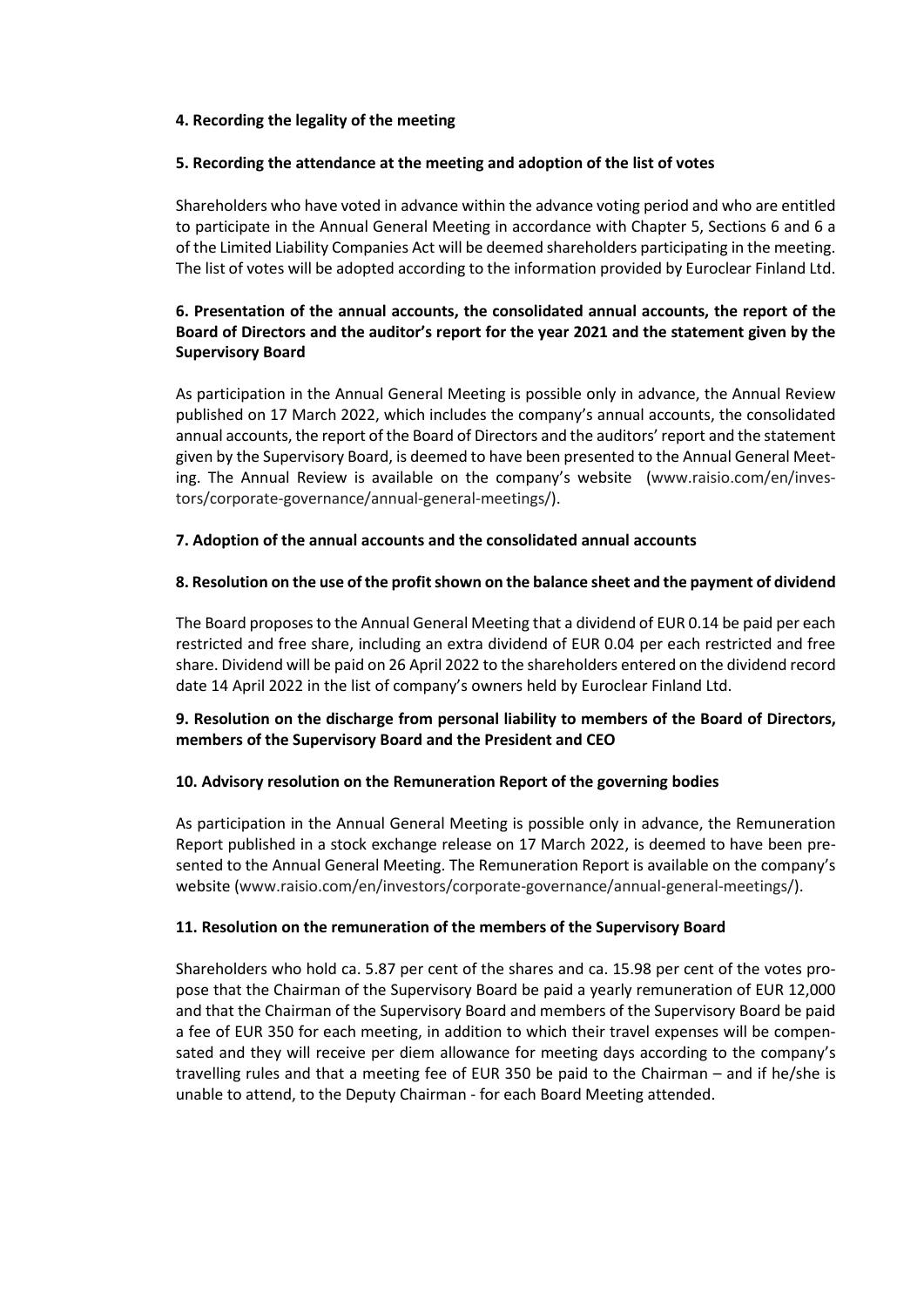### **12. Resolution on the number of the members of the Supervisory Board**

Shareholders who hold ca 5.87 per cent of the shares and ca. 15.98 per cent of the votes propose that the number of members of the Supervisory Board be 25.

### **13. Election of members of the Supervisory Board**

Shareholders who hold ca. 5.87 per cent of the shares and ca. 15.98 per cent of the votes propose that for the term commencing at the closing of the Annual General Meeting John Holmberg, Linda Langh, Jukka Niittyoja, Juha Salonen, Matti Seitsonen, Urban Silén ja Mervi Soupas be re-elected.

Based on the information received by the company, the nominees are independent in relation to the company and from its significant shareholders according to the definition set out in the Finnish Corporate Governance Code and all have given their consent for the election.

## **14. Resolution on the remuneration of the members of the Board of Directors**

Based on the proposals by the Nomination Committee, the Supervisory Board of Raisio proposes that during the term commencing after the closing of the Annual General Meeting, the remuneration payable to the Chairman of the Board would be EUR 5,000 per month and the remuneration to the members of the Board EUR 2,500 per month. Approximately 20% of this remuneration shall be paid by assigning shares in the company's possession and approximately 80% in cash. The remuneration shall be paid in two equal instalments during the term, so that the first instalment is paid on 15 June and the second on 15 December. In addition to this, a remuneration of EUR 800 would be paid to the Chairman of the Board for each board meeting and to the chairmen of the Board's committees for each committee meeting and a remuneration of EUR 400 to the members of the Board for each board meeting, including the meetings of the Board's committees. Remuneration for meetings would be paid in cash. Moreover, they will receive per diem allowance for meeting days and their travel expenses will be compensated according to the company's travelling rules.

### **15. Resolution on the number of members of the Board of Directors**

Based on the proposals by the Nomination Committee, the Supervisory Board of Raisio proposes that the number of members of the Board of Directors would be confirmed as five (5).

### **16. Election of members of the Board of Directors**

Based on the proposals by the Nomination Committee, the Supervisory Board of Raisio proposes that of the current members of the Board Erkki Haavisto, Leena Niemistö, Ann-Christine Sundell, Pekka Tennilä and Arto Tiitinen would be re-elected for the term commencing at the closing of the Annual General Meeting.

All nominees are independent in relation to the company and from its significant shareholders according to the definition set out in the Finnish Corporate Governance Code and all have given their consent for the election. Further information on the nominees is available on the company's website [\(www.raisio.com/en/investors/corporate-governance/annual-general-meet](https://www.raisio.com/en/investors/corporate-governance/annual-general-meetings/)[ings/\)](https://www.raisio.com/en/investors/corporate-governance/annual-general-meetings/).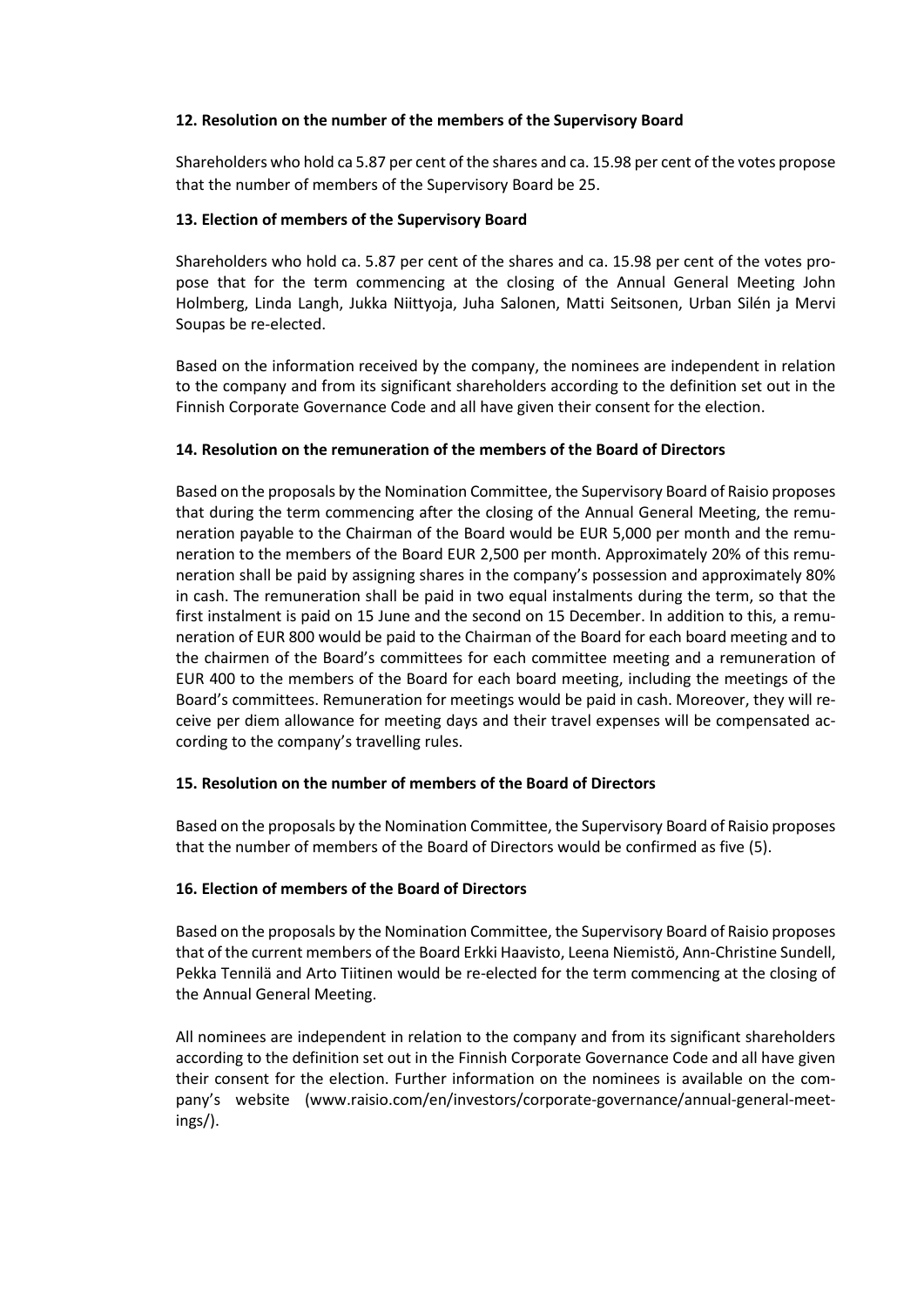### **17. Resolution on the remuneration of the auditors**

The Board of Directors proposes on the recommendation of the Board's Audit Committee that the auditors will be paid a remuneration for the financial year 2022 as per the invoice accepted by the company.

## **18. Resolution on the number of auditors and deputy auditors**

The Board of Directors proposes on the recommendation of the Board's Audit Committee that the Annual General Meeting elect two auditors and two deputy auditors for the term that will continue until the end of the following Annual General Meeting.

# **19. Election of auditors and deputy auditors**

The Board of Directors proposes on the recommendation of the Board's Audit Committee that auditing company Ernst & Young Oy (with Mikko Järventausta, APA, as the responsible auditor) and Minna Viinikkala (APA), be elected as auditors and Heikki Ilkka (APA) and Fredrik Mattsson (APA) be elected as deputy auditors, all for the term that will continue until the end of the following Annual General Meeting.

The Board's Audit Committee has prepared its proposal to the Board of Directors on the election of statutory auditor in accordance with the Auditing Regulation (EU) (537/2014). Based on the said Regulation, the Audit Committee has evaluated several different auditor candidates using as selection criteria e.g. pricing, experience and expertise of industry. Based on the evaluation, the Audit Committee's primary recommendation is Ernst & Young Oy.

The Audit Committee confirms that its recommendation is free from influence by any third party and that no clause as set out in Article 16, Section 6 of the Audit Regulation restricting the choice by the AGM of the company's free choice to propose an auditor for election, has been imposed on the company.

# **20. Forfeiture of the shares entered in a joint book-entry account and of the rights attached to such shares**

Raisio plc's shares were incorporated in the book-entry system on 26 November, 1994. Shareholders were at the time required to present their share certificates and request the shares to be registered in their book-entry account within the registration period by the date of registration (25 November 1994). The shares that were not incorporated in a book-entry system, have been held on a book-entry account opened on behalf of the shareholders (the "Joint Account"). The Joint Account was meant for the temporary custody of the shares, until the shareholders register their shares in their own book-entry account. There are still shares on the Joint Account, because the owners of such shares have not made a declaration for registration.

Based on provisions of the Finnish Companies Act, the General Meeting may decide on the forfeiture of the shares held in the Joint Account, as well as all rights attached to them ten years after the date of registration and from the date the Companies Act entered into force. The Companies Act entered into force on 1 September, 2006.

The Board of Directors proposes that the Annual General Meeting decides, in accordance with Chapter 3, Section 14 a, subsection 3 of the Finnish Companies Act, on the forfeiture of the rights to all the shares entered in the Joint Account, as well as of the rights attached to such shares.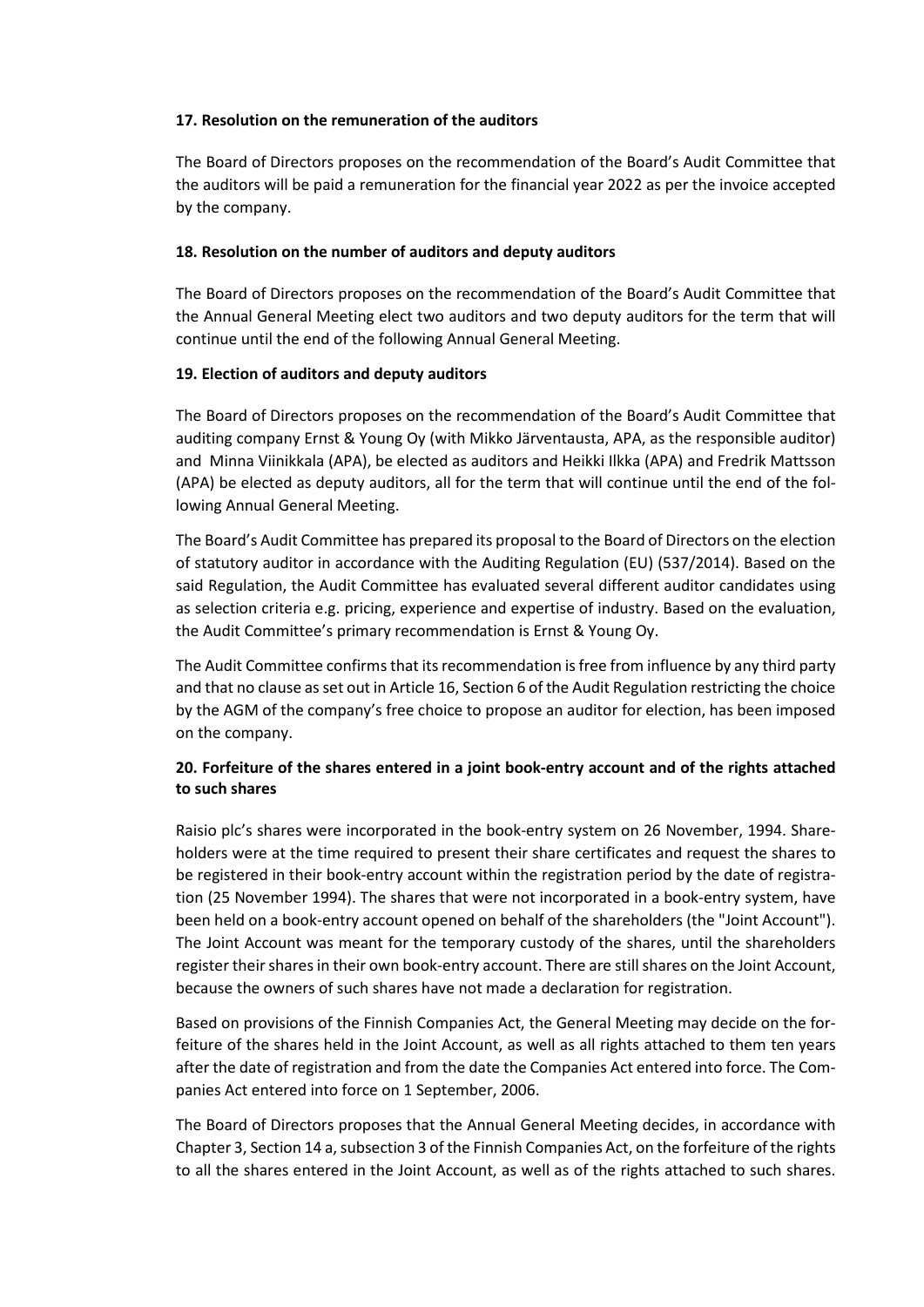The forfeiture concerns shares held on the Joint Account that have not been validly requested to be registered in the book-entry system prior to the relevant resolution of the Annual General Meeting (by 2 p.m. EET on 12 April, 2022). In case the share certificate is missing, a request for the shares to be registered must be made no later than within the abovementioned time limit and the request for conversion must be finalized no later than by 4 p.m. EET on 30 November, 2022.

On 15 March, 2022 the Joint Account holds a total of 588,128 restricted shares and 178,270 free shares, corresponding to ca. 0.5 per cent of all shares and ca. 1.6 per cent of all the votes. The forfeiture therefore applies to the maximum share amount stated above less the number of shares, for which the registration request has been validly made prior to the decision of the Annual General Meeting and, in case the share certificate is missing, the request for conversion has been finalized no later than by 4 p.m. EET on 30 November, 2022.

If the Annual General Meeting resolves on the forfeiture of the shares on the Joint Account and of the rights attached to such shares, such shares become treasury shares and the provisions of the Finnish Companies Act on treasury shares shall be applied to them. The company may therefore keep the shares in its possession or cancel or transfer them in accordance with the provisions of the Finnish Companies Act.

Further instructions to shareholders regarding requests to have shares held on the Joint Account to be entered in to their own book-entry account are available on the company's web site [\(www.raisio.com/en/investors/raisios-shares/raisio-companies-old-shares/\)](https://www.raisio.com/en/investors/raisios-shares/raisio-companies-old-shares/).

# **21. Authorising the Board of Directors to decide on the acquisition of the company's own shares and/or accepting them as pledge**

The Board of Directors proposes that the Annual General Meeting authorise the Board of Directors to decide on the acquisition of the company's own shares by using funds included in the company's non-restricted equity and/or accepting them as pledge on the following terms and conditions:

The shares can be acquired for the purpose of developing the company's capital structure, for use in the financing or implementing of company acquisitions and other arrangements, and for realising share-based incentive systems or otherwise to be assigned further or to be annulled.

Shares can be acquired and/or accepted as pledge in one or more lots, a maximum of 6,250,000 shares at a time; a maximum of 5,000,000 of them can be free shares and a maximum of 1,250,000 can be restricted shares. The shares must be acquired or accepted as pledge so that the total number of shares in the company's or its subsidiary's possession or held as a pledge by them will not exceed ten (10) per cent of all the company's shares after the acquisition or accepting as pledge. The Board of Directors is entitled to acquire company's own shares in a proportion other than according to the proportions of the different types of shares and to decide on the order in which the shares are acquired.

The acquisition of the shares will be implemented on the basis of the market price formed in the public trading organised by the Nasdaq Helsinki Ltd. (Stock Exchange) so that the share-specific minimum price of the shares to be acquired during the validity of the authorisation is the lowest and similarly, the maximum price is the highest market price quoted in public trading. The purchase price of the shares shall be paid to the sellers within a payment term determined in accordance with the rules of the Stock Exchange and Euroclear Finland Ltd.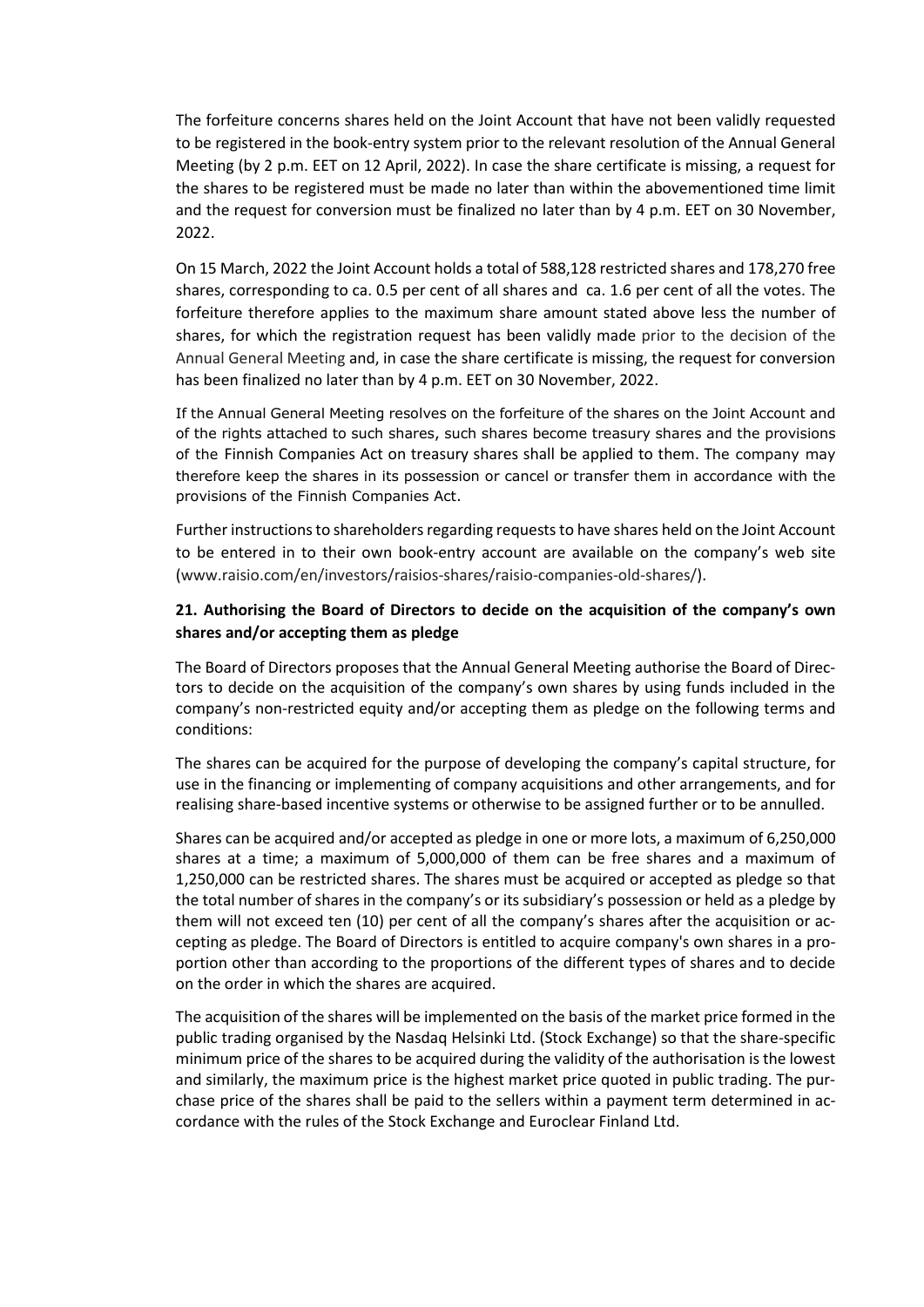As the acquisition is implemented in public trading, the shares are acquired in a proportion other than according to the proportions of the shares in the shareholders' possession. The acquisition of shares decreases the distributable non-restricted equity of the company.

The Board of Directors shall decide on other terms and conditions related to the acquisition of the company's own shares and accepting them as pledge.

The authorisation will be valid until the conclusion of the following Annual General Meeting, and at the latest until 30 April 2023, and it cancels the authorisation granted by the Annual General Meeting on 13 April 2021.

## **22. Authorising the Board of Directors to decide on the issuance of shares**

The Board of Directors proposes that the Annual General Meeting authorise the Board of Directors to decide on share issues (1) by assigning a total of no more than 6,400,000 free shares that are in the company's possession and a total of no more than 1,460,000 restricted shares that are in the company's possession and (2) by giving out a total of no more than 10,000,000 new free shares.

The Board of Directors is authorised to decide to whom and in what order the company's own shares are assigned and new shares given. Shares can be assigned and given in one or more instalments.

The Board of Directors can decide on the assignment of the company's own shares and giving new shares otherwise than in a proportion where the shareholders have a primary right to the company's shares, if there exists weighty financial reason for a deviation from the company's point of view. Development of the company's capital structure, financing or implementation of company acquisitions or other arrangements and realisation of share-based incentive systems can be considered weighty financial reasons from the company's point of view.

The Board of Directors can also decide on assigning the company's own shares in public trading organised by the Nasdaq Helsinki Ltd. (Stock Exchange) for raising funds for the financing of investments and possible company acquisitions.

The shares can also be assigned against a compensation other than money, against set-off or otherwise on certain terms and conditions.

The Board of Directors is entitled to decide on other terms and conditions of a share issue.

The authorisation will be valid until the conclusion of the following Annual General Meeting, and at the latest until 30 April 2023, and it cancels the authorisation granted by the Annual General Meeting on 13 April 2021.

### **23. Closing of the meeting**

### **B. Documents of the Annual General Meeting**

This notice, together with proposals for the matters on the agenda of the Annual General Meeting , the Remuneration Report and the Annual Review, which includes the company's annual accounts, consolidated annual accounts, the report of the Board of Directors and the auditors' report and the statement given by the Supervisory Board are available on the company's website [\(www.raisio.com/en/investors/corporate-governance/annual-general-meetings/\)](https://www.raisio.com/en/investors/corporate-governance/annual-general-meetings/). A copy of the abovementioned documents will be sent to shareholders upon request.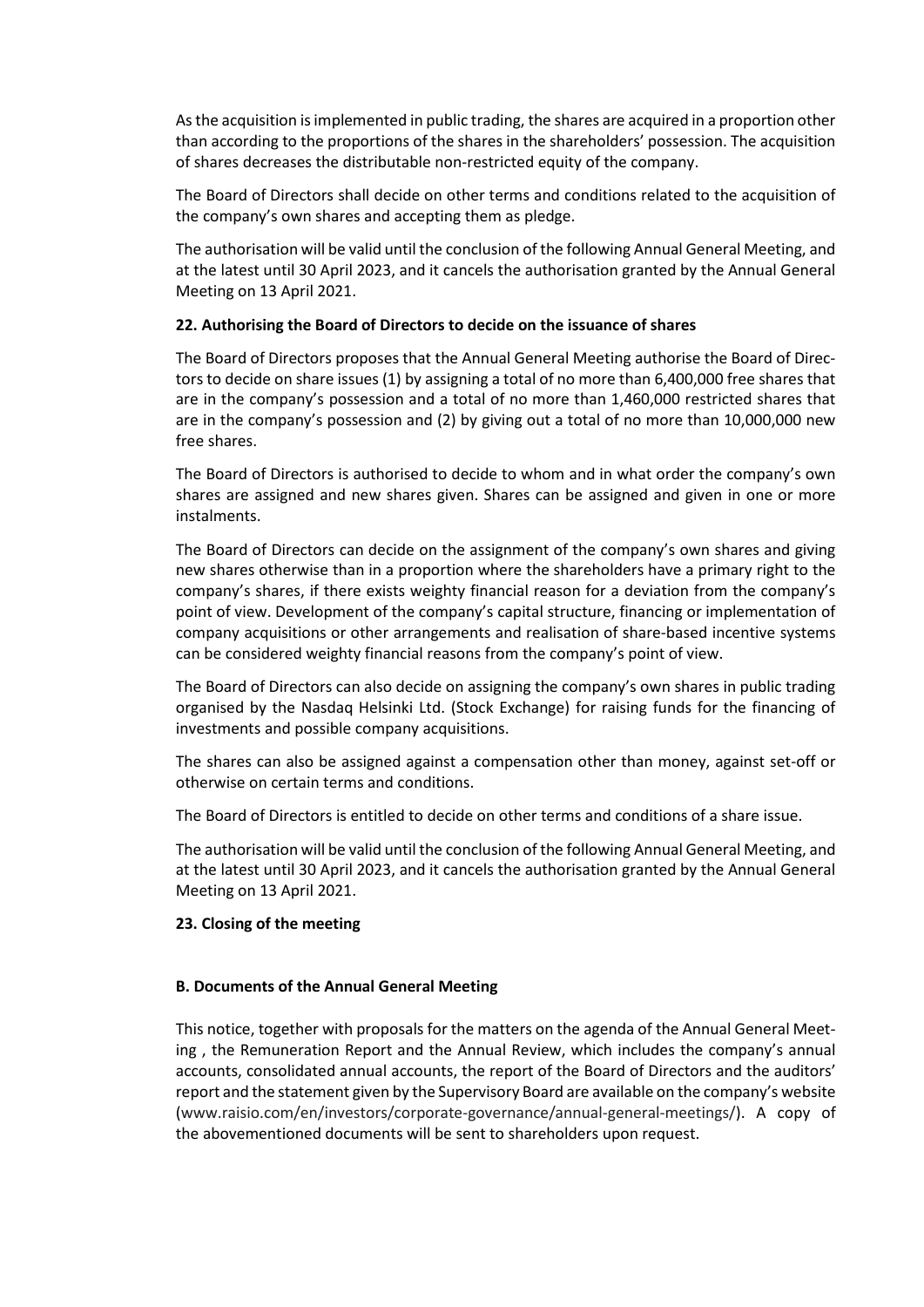The minutes of the meeting will be available on the company's above mentioned website on 26 April, 2022 at the latest.

### **C. Instructions for the participants of the Annual General Meeting**

Shareholders and their proxy representatives are entitled to participate in the Annual General Meeting and exercise shareholder rights only by voting in advance and submitting counter proposals and questions in advance in accordance with the instructions below. **It is not possible for the shareholders or their proxy representatives to participate in the meeting in person at the meeting venue and there will not be any video link to the meeting.** 

### **1. Shareholders recorded in the shareholders' register**

Each shareholder, who is registered in the shareholders' register of the company held by Euroclear Finland Ltd on the record date of the Annual General Meeting i.e. 31 March 2022 has the right to participate in the meeting.

Any changes in the ownership of shares after the record date of the Annual General Meeting do not affect the right to participate in the meeting or the number of votes of the shareholder.

A shareholder can participate in the Annual General Meeting only by voting in advance and by submitting counterproposals and asking questions in advance, as described below.

## **2. Notification of participation and voting in advance**

Registration for the meeting and advance voting will begin on 28 March 2022 at 9 a.m. EET when the deadline for submitting counterproposals has passed. A shareholder, who is registered in the shareholders' register of the company and who wants to participate in the meeting must register for the meeting and vote in advance by 5 April 2022 at 4 p.m. EET, by which time the registration shall be completed and votes need to be received.

In connection with the registration, a shareholder is requested to give e.g. his/her name, personal identification number or business ID, address, telephone number, e-mail address, Finnish book-entry account number and the name and identification number of a possible proxy representative. The personal information will be processed only in connection with the Annual General Meeting and necessary registrations related thereto.

A shareholder, who has a personal Finnish book-entry account, can register and vote in advance on certain items on the agenda of the Annual General Meeting from 28 March 2022 at 9 a.m. until 5 April 2022 at 4 p.m. EET by the following means:

a) Through website [www.raisio.com/en/investors/corporate-governance/annual-general](http://www.raisio.com/en/investors/corporate-governance/annual-general-meetings/)[meetings/](http://www.raisio.com/en/investors/corporate-governance/annual-general-meetings/)

Registration and voting in advance requires strong electronic identification by using Finnish online banking credentials or mobile ID for natural persons.

Strong electronic identification is not required for entities (legal persons). In such case, entities are required to inform the business ID and the shareholder's book-entry account number. If an entity utilizes the Suomi.fi electronic authorization, registration requires a strong electronic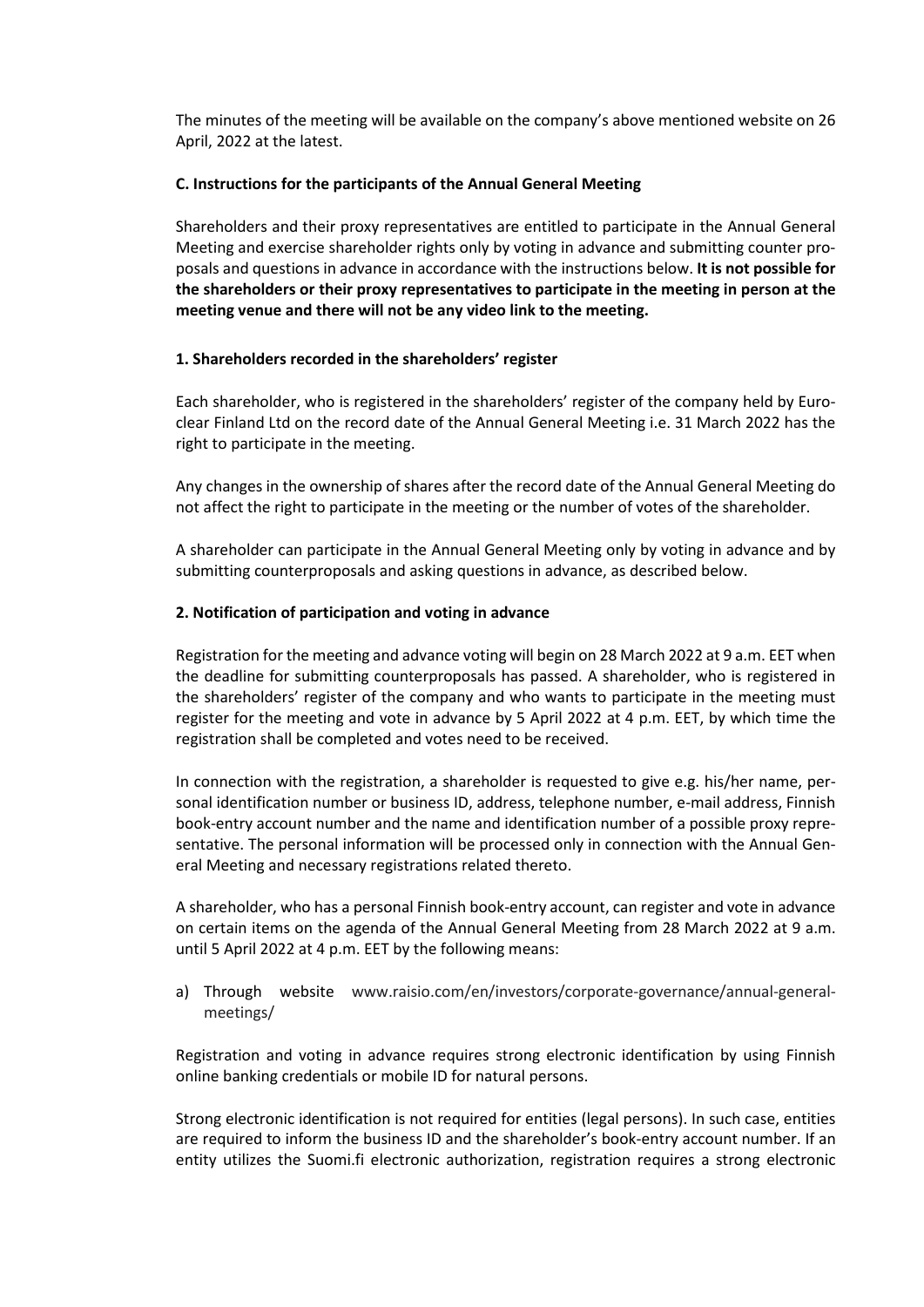identification from the authorized person, which works with Finnish bank codes or the mobile ID.

The terms and other instructions concerning the electronic voting are available on the company's website [www.raisio.com/en/investors/corporate-governance/annual-general-meet](http://www.raisio.com/en/investors/corporate-governance/annual-general-meetings/)[ings/.](http://www.raisio.com/en/investors/corporate-governance/annual-general-meetings/)

### b) By regular mail or e-mail

A shareholder may deliver the advance voting form available on the company's website [\(www.raisio.com/en/investors/corporate-governance/annual-general-meetings/\)](https://www.raisio.com/en/investors/corporate-governance/annual-general-meetings/) or corresponding information to Euroclear Finland Ltd. by e-mail to **[yhtiokokous@euroclear.eu](mailto:yhtiokokous@euroclear.eu)** or by mail to Euroclear Finland Ltd, Yhtiökokous/Raisio Oyj, P.O. Box 1110, FI-00101 Helsinki, Finland. The advance voting form and proxy template are available on the company's website on 28 March 2022 at 9 a.m. EET.

In connection with submitting the advance voting form, a shareholder's representative shall produce a dated proxy document or otherwise demonstrate his/her right to represent the shareholder at the Annual General Meeting in a reliable manner

If the shareholder participates in the Annual General Meeting by submitting the votes in advance to Euroclear Finland Ltd before the end of the registration and advance voting period, this constitutes due registration for the Annual General Meeting, provided that the required information requested for the participation listed above has also been submitted.

The terms and other instructions concerning the voting by regular mail or e-mail are available on the company's website [www.raisio.com/en/investors/corporate-governance/annual-gen](http://www.raisio.com/en/investors/corporate-governance/annual-general-meetings/)[eral-meetings/.](http://www.raisio.com/en/investors/corporate-governance/annual-general-meetings/)

### **3. Proxy representatives and powers of attorney**

A shareholder may participate in the Annual General Meeting and exercise his or her rights at the meeting by way of proxy representation. The shareholder's proxy representative shall also vote in advance, as instructed in this notice. A proxy representative may not, however, vote through electronic means, with the exception of proxy representatives of legal persons.

The proxy representative shall present a dated proxy document or otherwise in a reliable manner demonstrate his/her right to represent the shareholder at the meeting. When a shareholder participates in the Annual General Meeting by means of several proxy representatives representing the shareholder with shares at different securities accounts, the shares by which each proxy representative represents the shareholder shall be identified in connection with the registration for the meeting.

Templates for the proxy and advance voting form are available on the company's website [\(www.raisio.com/en/investors/corporate-governance/annual-general-meetings/\)](https://www.raisio.com/en/investors/corporate-governance/annual-general-meetings/) by 28 March 2022. All proxy documents shall be submitted to Euroclear Finland Ltd. by e-mail to **[yhtioko](mailto:yhtiokokous@euroclear.eu)[kous@euroclear.eu](mailto:yhtiokokous@euroclear.eu)** or by mail to Euroclear Finland Ltd, Yhtiökokous/Raisio Oyj, P.O. Box 1110, FI-00101 Helsinki, Finland before the end of the registration period by 5 April 2022 at 4 p.m. at the latest.

Submitting the proxy document in advance to Euroclear Finland Ltd. before the end of the registration and advance voting period constitutes due registration for the Annual General Meeting,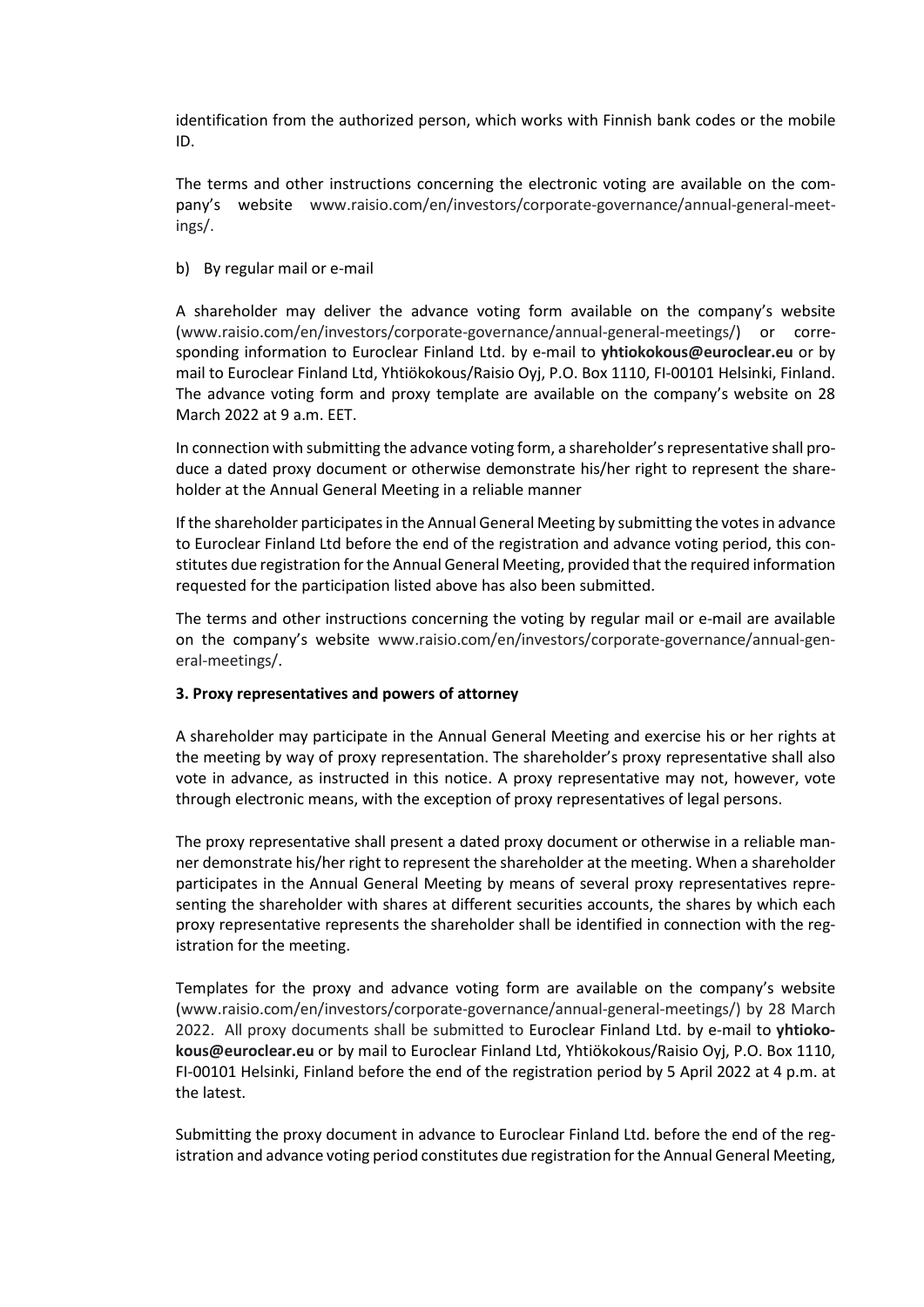provided that the required information requested for the participation listed above has also been submitted.

A shareholder who is a legal person can also use the electronic Suomi.fi authorization service instead of a traditional proxy document. In this case, the entity authorizes a proxy that they nominate in the Suomi.fi authorization service at the website suomi.fi/e-authorizations using the mandate theme "Representation at the General Meeting". The person so authorized must identify himself or herself with strong electronic identification in connection with the registration in the Euroclear Finland Oy's General Meeting service, after which the electronic authorization will be checked automatically. Strong electronic identification works with Finnish bank codes or the Mobile ID.

## **4. Holders of nominee registered shares**

A holder of nominee registered shares has the right to participate in the Annual General Meeting by virtue of such shares based on which he/she on the record date of the Annual General Meeting i.e. 31 March 2022 is entitled to be registered in the shareholders' register held by Euroclear Finland Ltd. In addition, the right to participate in the Annual General Meeting requires that the shareholder on the basis of such shares has been temporarily registered into the shareholders' register held by Euroclear Finland Ltd. at the latest by 7 April 2022 10 a.m. EET. This registration is sufficient for holders of nominee registered shares who want to participate in the Annual General Meeting. Any changes in the ownership of shares after the record date of the Annual General Meeting do not affect the right to participate in the meeting or the number of votes of the shareholder.

A holder of nominee registered shares is advised to request without delay necessary instructions regarding the registration in the temporary shareholder's register of the company, the issuing of proxy documents and registration for the Annual General Meeting from his/her custodian bank. The account management organization of the custodian bank has to temporarily register a holder of nominee registered shares, who wants to participate in the Annual General Meeting, into the shareholders' register of the company no later than the time stated above. The account management organization of the custodian bank shall also arrange voting in advance on behalf of the holder of nominee registered shares within the registration period applicable to holders of nominee registered shares.

Further information is available on the company's website at [\(www.raisio.com/en/inves](https://www.raisio.com/en/investors/corporate-governance/annual-general-meetings/)[tors/corporate-governance/annual-general-meetings/\)](https://www.raisio.com/en/investors/corporate-governance/annual-general-meetings/).

### **5. Making counterproposals to the proposed resolutions and presenting questions in advance**

# **5.1 Counterproposals**

Shareholders who hold at least one hundredth of all the shares in the company have the right to make counterproposals on the matters on the agenda, to be placed for a vote. Such counterproposals shall be sent to the company by e-mail to **osakaspalvelu@raisio.com** by 24 March 2022 at 3 p.m. EET at the latest. In connection with making counterproposals, shareholders are required to provide adequate evidence of their shareholding. The counterproposals will be placed for a vote subject to the shareholder having the right to participate in the Annual General Meeting and that the shareholder holds at least one hundredth of all the shares in the company on the record date of the Annual General Meeting. Should the counterproposal not be placed for a vote at the meeting, possible advance votes in favour of the proposal will not be taken into